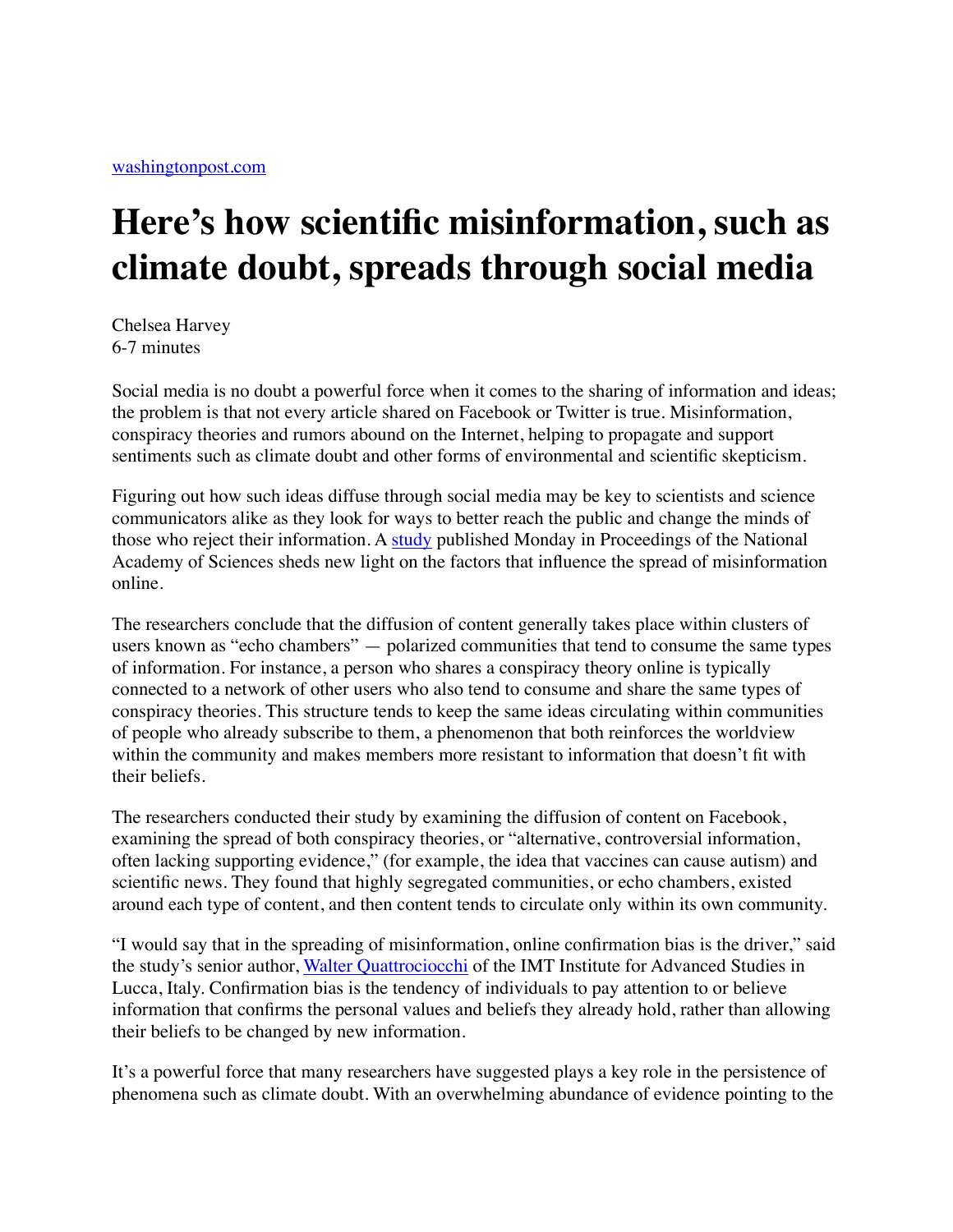existence of anthropogenic climate change, for instance, many scientists have questioned why skepticism continues to be pervasive in society. Sociologists have suggested that the reason has to do with the fact that it's difficult to change an individual's worldview simply by presenting new information. Confirmation bias, rather, leads people to seek out evidence — however small or poorly supported — that supports their existing personal beliefs.

The new study is among the first to make a case for this type of behavior when it comes to the spreading of scientific information or misinformation online, Quattrociocchi said.

"Until now, we have from one side the psychological or social studies that are working mainly with speculation and few experiments," he said. "[Now] we have specific evidence of confirmation bias in the sense that once you choose a narrative, the selection criteria is basically confirmation: 'I will choose evidence that coexists with things that I already believe are true.'"

These results are in line with the findings in studies of other platforms, such as news media. A [2014 paper](http://onlinelibrary.wiley.com/doi/10.1111/jcom.12108/abstract) in the Journal of Communication, for instance, found that the echo chamber effect exists within partisan news outlets when it comes to climate change. The paper found that conservative media use was associated with a lower certainty in anthropogenic global warming, and that nonconservative media use was associated with a higher certainty. The [authors argued](http://environment.yale.edu/climate-communication/article/media-echo-chambers-and-climate-change) that consistent messages from the two types of media outlets are instrumental in keeping the same audiences coming back to them because the positions taken by the outlets continue to reinforce their personal beliefs.

So the findings in this paper, while new on the social media front, are by no means surprising. The question that remains is how this information can be useful to scientists or communicators hoping to better reach members of the public who disagree with their views.

"They really need to take this kind of bifurcation of their audiences seriously," said [Robert](http://drexel.edu/now/experts/Overview/brulle-robert/)  [Brulle,](http://drexel.edu/now/experts/Overview/brulle-robert/) a professor of sociology and environmental science at Drexel University. "Continued preaching to the choir is not going to work."

Brulle, who has conducted research on the funding behind the climate change contrarian movement, suggests that climate scientists consider ways they might break into large audiences rather than attempt to convert individuals one by one by showering them with evidence. Buying advertising space from large media outlets is one strategy funders of the climate change contrarianism have successfully used to present their views, he pointed out.

However, it's a question without a simple solution, one that poses "a real challenge to climate communication," he said. "Individuals want to maintain their self-identity and selfimage.They're not going to read something that challenges their values, their self-worth, their identity, their belief system."

Quattrociocchi added that he plans to conduct more in-depth experiments on the diffusion of content by examining the effects of altering the way an idea is communicated, or "the way you are telling the story," he said.